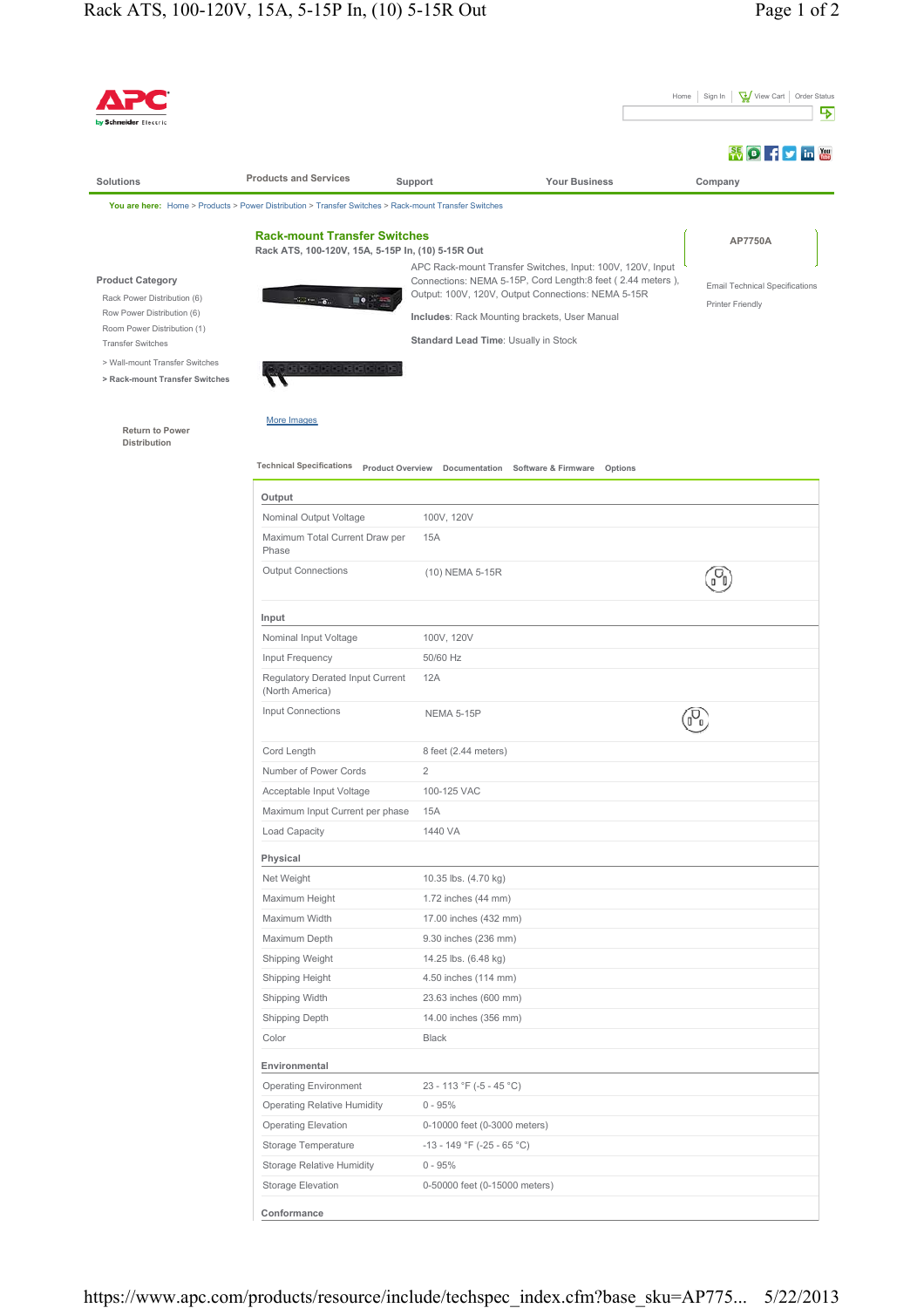| <b>Regulatory Approvals</b> | FCC Part 15 Class A, ICES-003, TUV-C, TUV-NURTL, VCCI Class A |
|-----------------------------|---------------------------------------------------------------|
| <b>Standard Warranty</b>    | 2 years repair or replace                                     |
| Sustainable Offer Status    |                                                               |
| <b>RoHS</b>                 | Compliant                                                     |
| <b>REACH</b>                | <b>REACH: Contains No SVHCs</b>                               |
| PEP                         | Available in Documentation tab                                |
| <b>EOLI</b>                 | Available in Documentation tab                                |
| <b>Battery Directive</b>    | Compliant                                                     |
| <b>Battery Notes</b>        | <b>Contains Lithium Battery</b>                               |

\*Except where noted, all prices are Estimated Resale Price (ERP) - Without Tax/VAT. Pricing in other locations and sites may vary.

Home | Solutions | Products and Services | Support | Your Business | Company | Contact | Contact | Contact | Contact | Privacy Policy | Contact